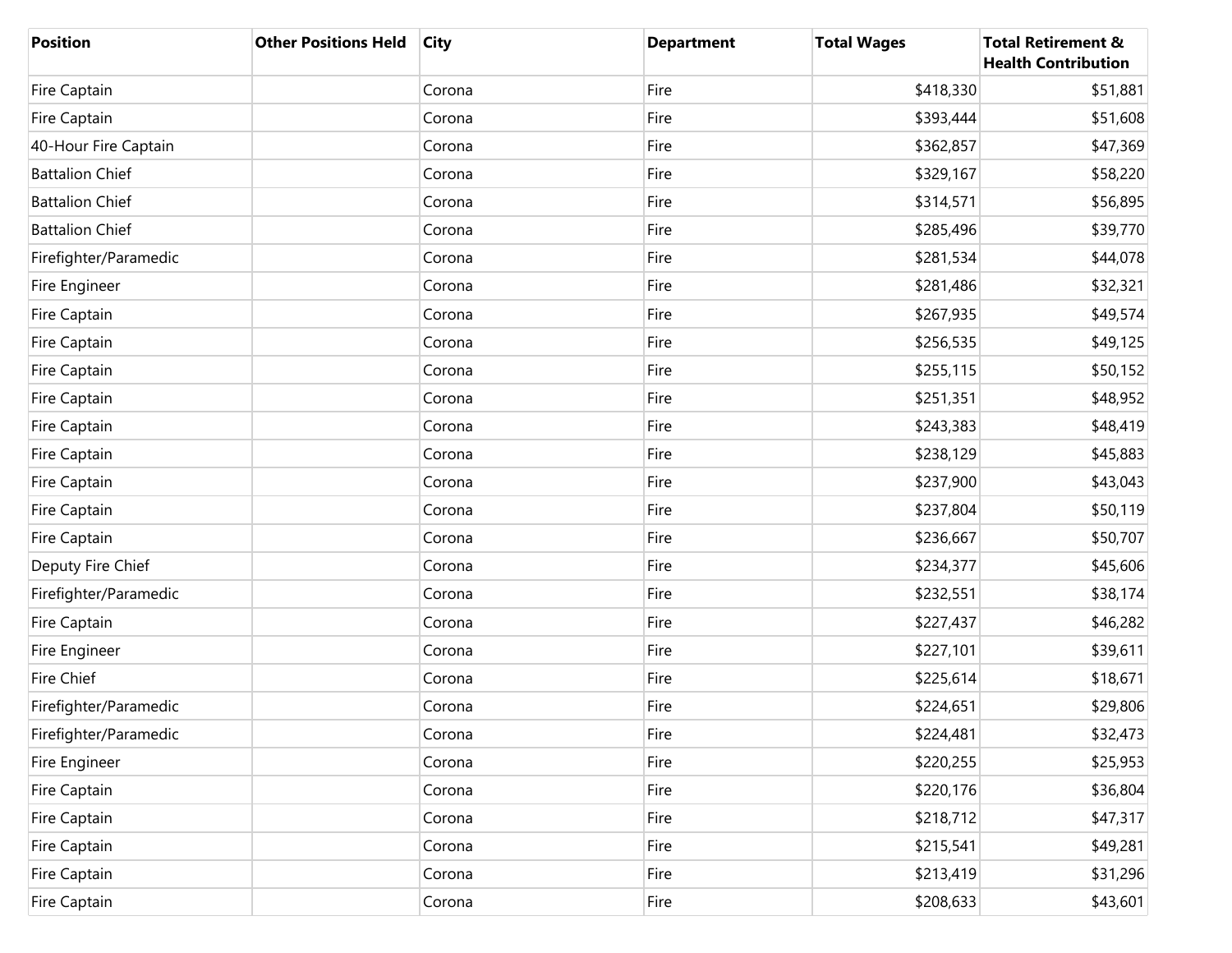| Fire Captain          | Corona | Fire | \$208,587 | \$27,891 |
|-----------------------|--------|------|-----------|----------|
| Fire Captain          | Corona | Fire | \$206,888 | \$45,263 |
| Fire Engineer         | Corona | Fire | \$205,624 | \$44,682 |
| Fire Engineer         | Corona | Fire | \$204,221 | \$25,639 |
| Firefighter/Paramedic | Corona | Fire | \$203,576 | \$30,470 |
| Firefighter/Paramedic | Corona | Fire | \$203,469 | \$16,895 |
| 40-Hour Fire Captain  | Corona | Fire | \$202,371 | \$45,410 |
| Fire Engineer         | Corona | Fire | \$198,463 | \$44,394 |
| Firefighter/Paramedic | Corona | Fire | \$197,112 | \$30,005 |
| Firefighter/Paramedic | Corona | Fire | \$195,481 | \$31,464 |
| Fire Captain          | Corona | Fire | \$194,531 | \$29,971 |
| Firefighter           | Corona | Fire | \$193,209 | \$22,870 |
| Fire Engineer         | Corona | Fire | \$192,854 | \$27,066 |
| Firefighter/Paramedic | Corona | Fire | \$191,507 | \$31,224 |
| Fire Engineer         | Corona | Fire | \$190,520 | \$34,457 |
| Firefighter           | Corona | Fire | \$186,975 | \$36,342 |
| Fire Engineer         | Corona | Fire | \$185,224 | \$43,002 |
| Fire Captain          | Corona | Fire | \$185,168 | \$50,442 |
| Fire Engineer         | Corona | Fire | \$183,850 | \$42,891 |
| Firefighter/Paramedic | Corona | Fire | \$181,692 | \$31,470 |
| Firefighter/Paramedic | Corona | Fire | \$181,121 | \$39,745 |
| Firefighter/Paramedic | Corona | Fire | \$180,102 | \$10,838 |
| Fire Engineer         | Corona | Fire | \$178,996 | \$44,733 |
| Fire Engineer         | Corona | Fire | \$177,167 | \$44,039 |
| Fire Marshal          | Corona | Fire | \$175,828 | \$30,295 |
| Firefighter/Paramedic | Corona | Fire | \$174,935 | \$17,131 |
| Fire Engineer         | Corona | Fire | \$170,677 | \$25,723 |
| Firefighter/Paramedic | Corona | Fire | \$169,374 | \$37,231 |
| Firefighter/Paramedic | Corona | Fire | \$169,209 | \$44,485 |
| Fire Engineer         | Corona | Fire | \$166,285 | \$43,124 |
| Firefighter/Paramedic | Corona | Fire | \$165,542 | \$13,306 |
| Firefighter/Paramedic | Corona | Fire | \$161,487 | \$40,197 |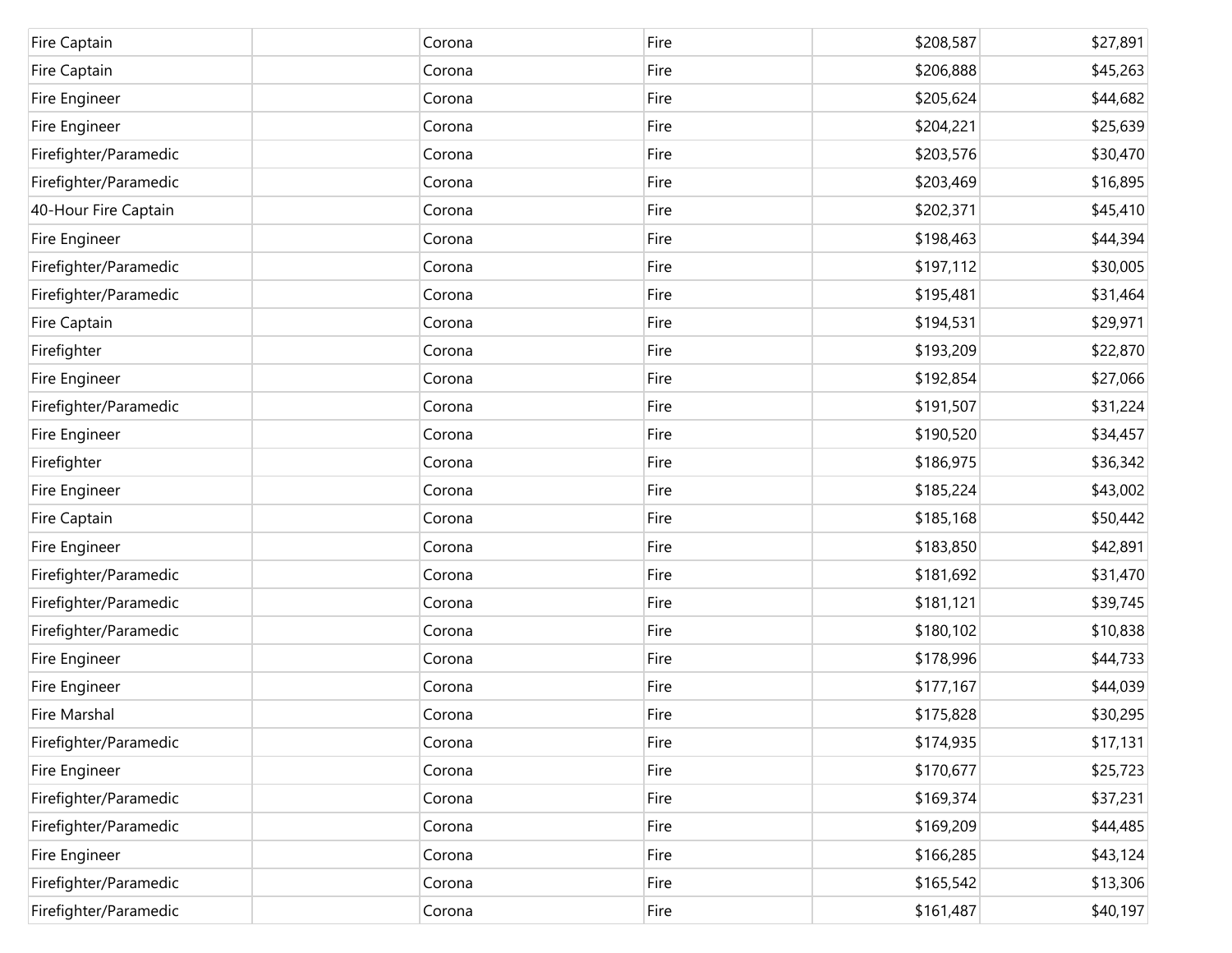| Fire Engineer                            | Corona | Fire | \$161,122 | \$36,631 |
|------------------------------------------|--------|------|-----------|----------|
| Fire Engineer                            | Corona | Fire | \$159,152 | \$43,135 |
| Firefighter/Paramedic                    | Corona | Fire | \$153,366 | \$44,440 |
| Firefighter/Paramedic                    | Corona | Fire | \$152,926 | \$39,503 |
| Firefighter                              | Corona | Fire | \$150,312 | \$39,508 |
| Firefighter                              | Corona | Fire | \$140,482 | \$23,157 |
| Fire Engineer                            | Corona | Fire | \$139,068 | \$41,675 |
| Firefighter/Paramedic                    | Corona | Fire | \$138,985 | \$15,021 |
| Firefighter                              | Corona | Fire | \$137,591 | \$20,109 |
| Firefighter/Paramedic                    | Corona | Fire | \$136,360 | \$21,251 |
| Fire Engineer                            | Corona | Fire | \$134,706 | \$44,742 |
| Firefighter                              | Corona | Fire | \$131,251 | \$14,410 |
| Fire Engineer                            | Corona | Fire | \$130,981 | \$37,703 |
| Firefighter                              | Corona | Fire | \$130,357 | \$21,458 |
| Fire Engineer                            | Corona | Fire | \$125,192 | \$23,680 |
| Firefighter/Paramedic                    | Corona | Fire | \$123,598 | \$9,131  |
| Firefighter                              | Corona | Fire | \$120,078 | \$14,283 |
| Firefighter                              | Corona | Fire | \$119,007 | \$34,769 |
| Deputy Fire Marshal                      | Corona | Fire | \$115,715 | \$40,240 |
| Firefighter                              | Corona | Fire | \$112,498 | \$40,279 |
| Firefighter                              | Corona | Fire | \$112,297 | \$24,766 |
| Fire Engineer                            | Corona | Fire | \$110,424 | \$40,597 |
| Fire Inspector I                         | Corona | Fire | \$109,787 | \$24,589 |
| <b>Emergency Services</b><br>Coordinator | Corona | Fire | \$109,569 | \$11,162 |
| Firefighter                              | Corona | Fire | \$107,476 | \$13,945 |
| Fire Inspector I                         | Corona | Fire | \$84,504  | \$27,157 |
| Senior Administrative Assistant          | Corona | Fire | \$76,607  | \$7,435  |
| Fire Prevention Program<br>Specialist    | Corona | Fire | \$73,059  | \$7,124  |
| <b>Fire Captain</b>                      | Corona | Fire | \$68,254  | \$2,298  |
| Firefighter                              | Corona | Fire | \$61,757  | \$32,674 |